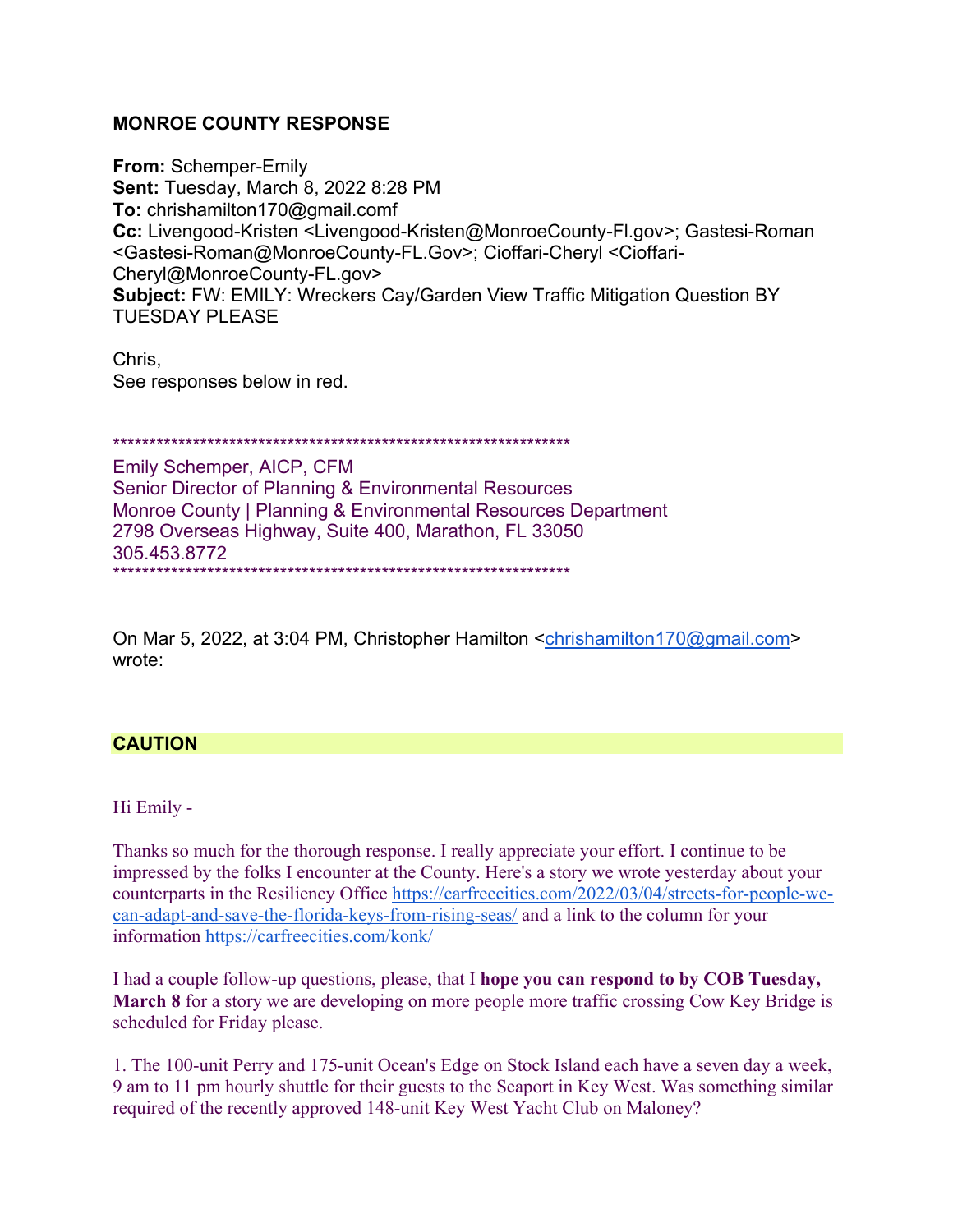The conditional use permit for the 148 unit Key West Yacht Club proposal is currently under review and has not been approved (File 2021-195). The file is available here: 2021-195-FILE-- website (civicplus.com) (The Traffic Study begins on PDF Page 123).

2. Was a shuttle required for the 280-unit Wreckers Cay? Or a contribution to KW Transit?

No, this was not required. However, bus shelters at the existing two bus stops on Maloney Avenue near the 2nd Street intersection and the installation of bike lanes was required.

3. KW Transit Service via their South Line to Wreckers Cay currently runs every 80-95 minutes weekdays. The Lower Keys Shuttle runs every 95-120 minutes. Does the County have plans to help KW Transit increase the frequency to encourage ridership? The County is party to an interlocal agreement with Key West, Marathon, and FDOT regarding cost sharing for bus services in the Lower Keys. Key West Transit would have more information, but one obstacle they have mentioned in the last several years is availability of bus drivers for these routes. They would have more information on the details of the service and what it would take to increase service.

4. I ride both sides of U.S. 1 to Stock Island a couple a times a week on my bike from Key West. The commercial side can often be problematic. Are there any County plans to upgrade the trails/sidewalks to encourage more bicycle travel between Key West and Stock Island?

BOCC Resolution 075-2022 approved on February 16, 2022 prioritized traffic flow improvement projects from the full list of potential solution projects within the approved U.S. 1 Transportation Master Plan. Below is an excerpt from the resolution that has two potential projects that are related to pedestrian and bicycle facilities.

> Wed, Feb 23, 11:00 AM

**Schemper-Emily <Schemper-Emily@monroecounty-fl.gov>** to Gastesi-Roman, Livengood-Kristen, Cioffari-Cheryl, Sclafani-Janene, Matthews-Kimberly, me, Pa

#### Hi Chris,

Please see the County's response below. We included some items in Key West that have crossover with the County, but Patti may have more to say from the City.

Monroe County understands the pressing issue of traffic congestion and safety and has completed a County Transportation Master Plan (TMP) which was a cooperative effort that included input from stakeholders, municipalities, and the public. The TMP contained a list of projects recently approved by the BOCC for recommendation to FDOT, these projects address traffic congestion and safety, and promote multimodal transportation. The recommended list included projects specific to Stock Island and Key West which address congestion and encourage multimodal transportation.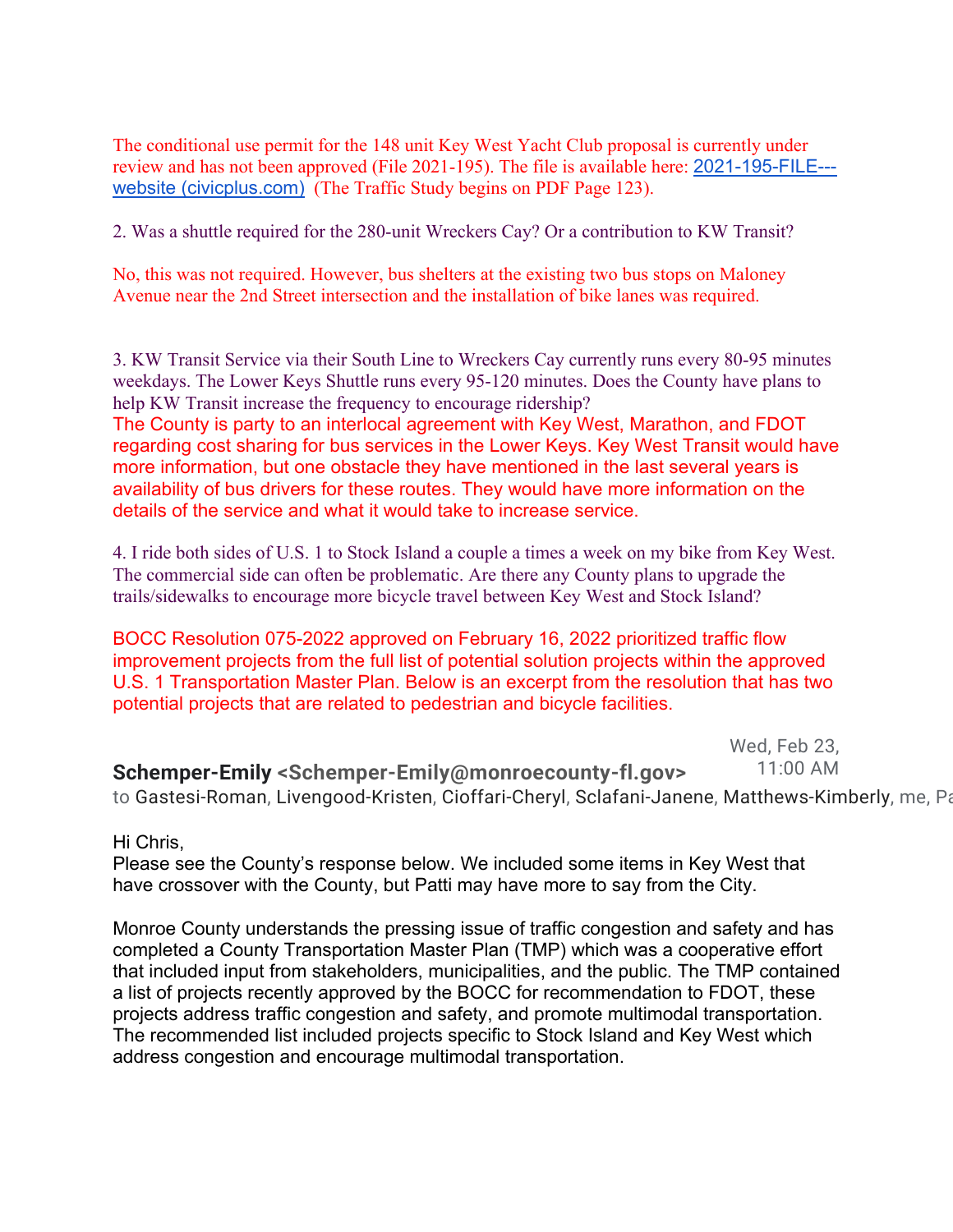The City of Key West has initiated the Final Mile program which includes installation of bicycle fix-it stations, bike racks, and improvements to bus shelters. Through an interlocal Agreement between Key West and the County, fix-it stations and shelter improvements will be installed throughout the Keys which include sites in Key West and Stock Island. The City of Key West also continually works to improve the Lower Keys Shuttle which provides bus service between Stock Island and Key West.

In addition to the efforts stated above, multimodal transportation is encouraged through the Stock Island & Key Haven CommuniKeys Plan. Goal nine of the plan is to "Provide for all residents of the planning area a safe, efficient and viable transportation system for the movement of people and goods". There are several strategies listed to assist in achieving this goal which encourage proposed development projects in Stock Island and Key Haven to provide and/or improve bus shelters, bicycle racks and lanes, and sidewalks.

## **TMP project recommendations for Key west and Stock Island:**

Key West - Conduct a review to improve pedestrian and bicycle features at the US1/Roosevelt Boulevard intersection.

Key West - Conduct a feasibility study to widen sidewalks on the southside of North Roosevelt Blvd.

Stock Island - Conduct a planning study to evaluate the feasibility of a Park-n-Ride Hub, fixed route circulator, micro transit, bike sharing, and/or scootersharing services to provide first/last mile connections to complement public transit.

Stock Island - Modify signal timing (offsets) along US 1 between Roosevelt Boulevard and MacDonald Avenue to help improve traffic flow.

## **Fixit stations & Bus stop amenities in Key West and Stock Island**

Public Area Fix-it Stations

- Site 05) Harvey Government Center
- Site 64) Gato Building

Bus Stop Amenities: All include a hailing light and bus map attached to existing signage pole, with a trash can and/or recycling bin.

- Site 23) 5th Street & 5th Avenue Eastbound
- Site 24) 5th Street & 5th Avenue Westbound
- Site 25) Maloney Avenue and MacDonald Avenue
- Site 26) Maloney Avenue and 1st Street
- Site 22) Cross Street and 5th Avenue Also includes two (2) bike racks

## **Stock Island – Key Haven CommuniKeys Plan**

#### Strategy 9.2

Improve amenities for transit users.

Action Item 9.2.2: Encourage developers to provide bus shelters. Action Item 9.2.3: Post interchangeable schedule at bus stops which include drop off and pick up times.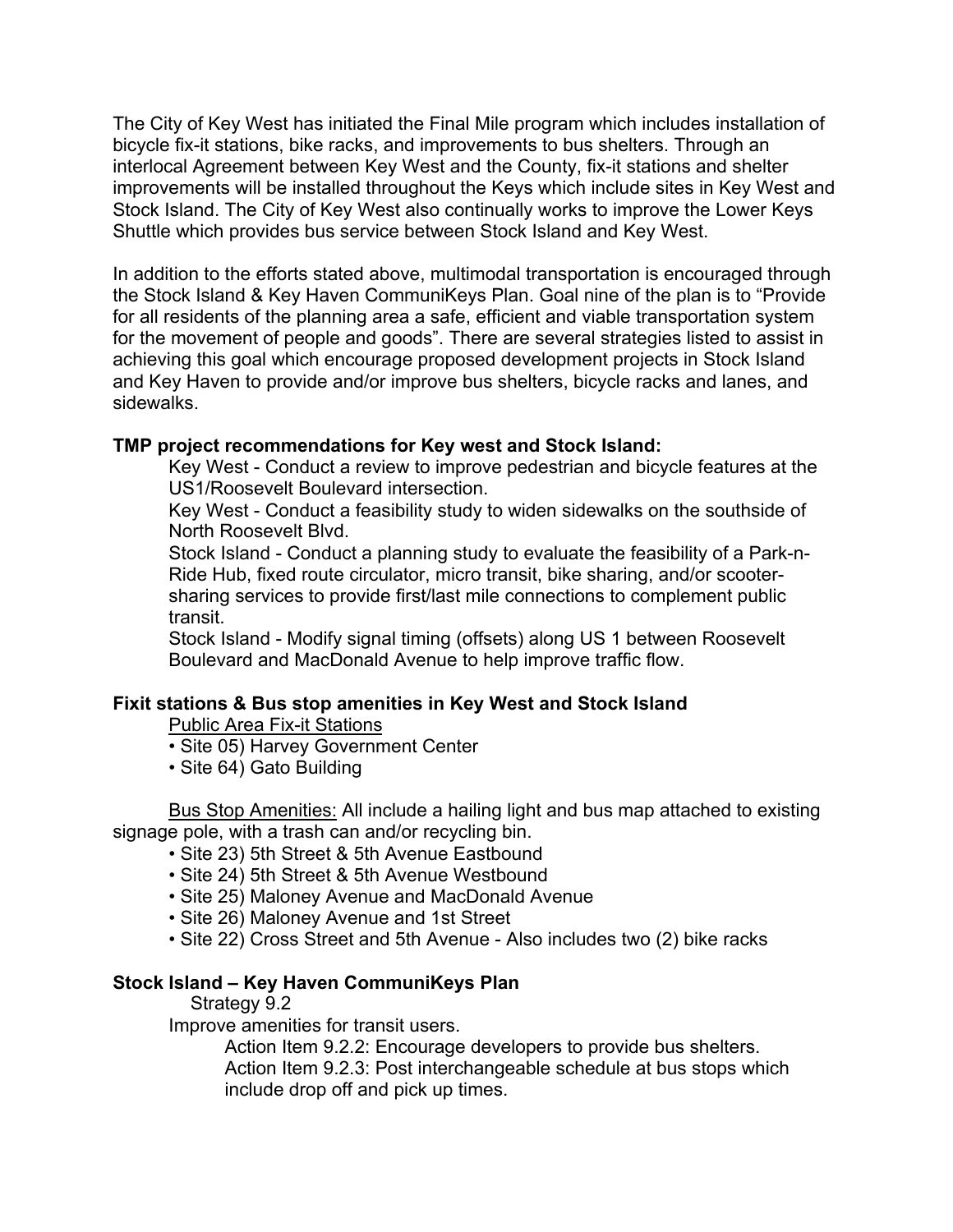Strategy 9.3

Encourage and increase bus ridership.

Action Item 9.3.2: Work with Key West Business Owners to provide incentives (transit pass) for employees that utilize mass transit.

Strategy 9.4

Promote bicycle and pedestrian friendly design.

Action Item 9.4.1: Require all new development and redevelopment along MacDonald, Maloney, Fourth and Fifth Avenues to provide public sidewalks.

Action Item 9.4.2: Create a continuous sidewalk network.

Action Item 9.4.3: Require the provision of bicycle facilities and parking in all new

development and redevelopment.

## **Wrecker's Cay**

In order to encourage alternative modes of transportation, the Wrecker's Cay development includes:

- 1. Designated bicycle lanes along 2nd Street and Laurel Avenue,
- 2. On-site scooter parking spaces,
- 3. On-site bicycle racks, and

4. Bus shelters at the existing two bus stops on Maloney Avenue near the 2nd Street intersection.

\*\*\*\*\*\*\*\*\*\*\*\*\*\*\*\*\*\*\*\*\*\*\*\*\*\*\*\*\*\*\*\*\*\*\*\*\*\*\*\*\*\*\*\*\*\*\*\*\*\*\*\*\*\*\*\*\*\*\*\*\*\*\*

Emily Schemper, AICP, CFM Senior Director of Planning & Environmental Resources Monroe County | Planning & Environmental Resources Department 2798 Overseas Highway, Suite 400, Marathon, FL 33050 305.453.8772 \*\*\*\*\*\*\*\*\*\*\*\*\*\*\*\*\*\*\*\*\*\*\*\*\*\*\*\*\*\*\*\*\*\*\*\*\*\*\*\*\*\*\*\*\*\*\*\*\*\*\*\*\*\*\*\*\*\*\*\*\*\*\*

## CITY OF KEY WEST RESPONSE

# **Rod Delostrinos** Feb 7, 2022,

3:28 PM

to Rogelio, me

Good Afternoon Chris,